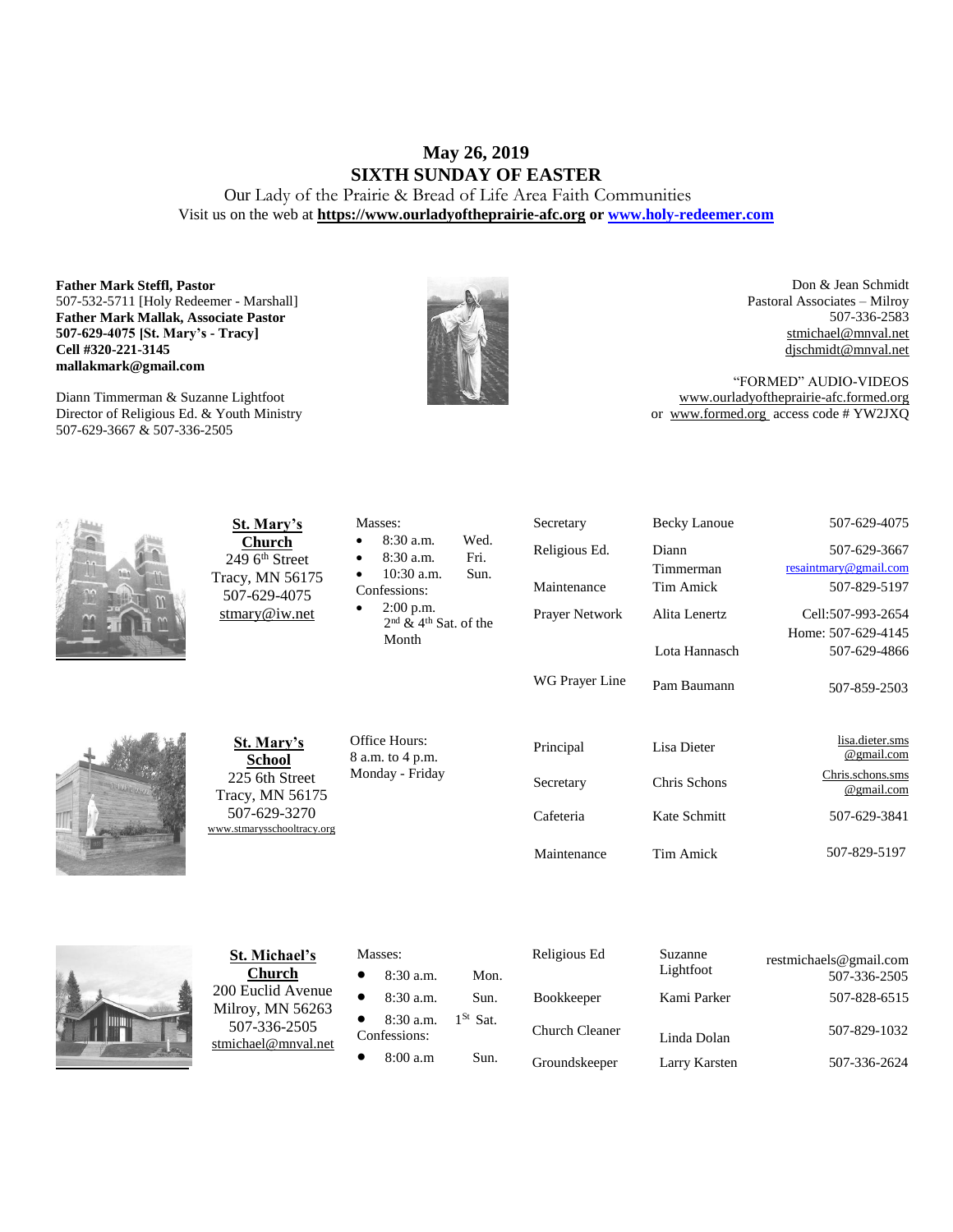|               |                                                                              | <u>UP COMING AT OUR LADY OF THE PRAIRIE AREA FAITH COMMUNITY:</u>    |  |  |
|---------------|------------------------------------------------------------------------------|----------------------------------------------------------------------|--|--|
| Sun. May 26   |                                                                              | <b>SIXTH SUNDAY OF EASTER</b>                                        |  |  |
|               | $8:00$ a.m.                                                                  | <b>Confessions at St. Michael's in Milroy</b>                        |  |  |
|               | $8:30$ a.m.                                                                  | Mass at St. Michael's in Milroy                                      |  |  |
|               |                                                                              | +Brooklyn Larsen                                                     |  |  |
|               | 2 <sup>ND</sup> COLLECTION – CATHOLIC COMMUNICATIONS CAMPAIGN-MILROY & TRACY |                                                                      |  |  |
|               | 10:00 a.m.                                                                   | <b>CCW Rosary at St. Mary's in Tracy</b>                             |  |  |
|               | 10:30 a.m.                                                                   | Mass at St. Mary's in Tracy                                          |  |  |
|               |                                                                              | $+Cathy$ Rue                                                         |  |  |
| Mon. May 27   |                                                                              | <b>MEMORIAL DAY</b>                                                  |  |  |
|               | $8:30$ a.m.                                                                  | Mass at St. Michael's in Milroy (At the Cemetery if Weather Permits) |  |  |
|               |                                                                              | +Lenore Rohlik                                                       |  |  |
|               |                                                                              | <b>No School Today</b>                                               |  |  |
|               |                                                                              | <b>No KC Council Meeting this Evening</b>                            |  |  |
| Tues. May 28  |                                                                              | Healing & Deliverance Prayer Day at St. Michael's in Milroy          |  |  |
| Wed. May 29   | 8:30 a.m.                                                                    | Mass at St. Mary's in Tracy                                          |  |  |
|               |                                                                              | +Lennard Nydell                                                      |  |  |
|               | 6:30 p.m.                                                                    | Mass at St. Mary's in $Tracy-6th Grade Gradient$                     |  |  |
|               |                                                                              |                                                                      |  |  |
| Thurs. May 30 | $8 - N00n$                                                                   | <b>Adoration at St. Michael's in Milroy</b>                          |  |  |
|               | 8:30 a.m.                                                                    | <b>Mass at Country View in Walnut Grove</b>                          |  |  |
|               |                                                                              | +DeLores Swenson                                                     |  |  |
|               | 7:00 p.m.                                                                    | Education Committee Meeting at St. Mary's Rectory in Tracy           |  |  |
| Fri. May 31   | 8:30 a.m.                                                                    | School Mass, Gr. 3rd/4th, Mass at St. Mary's in Tracy                |  |  |
|               |                                                                              | +Gordy Landuyt                                                       |  |  |
|               |                                                                              | SCRIP order/pick up at St. Mary's School                             |  |  |
|               |                                                                              | <b>LAST DAY OF SCHOOL</b>                                            |  |  |
|               |                                                                              |                                                                      |  |  |
| Sat. June 1   | <b>FIRST SATURDAY</b>                                                        |                                                                      |  |  |
|               |                                                                              | <b>NO Milroy Mass &amp; Confessions</b>                              |  |  |
|               | $10:00$ a.m.                                                                 | <b>Ordination of Transitional Deacons, New Ulm Cathedral</b>         |  |  |
|               |                                                                              | John Hayes & Shawn Polman                                            |  |  |
| Sun. June 2   | THE ASCENSION OF THE LORD                                                    |                                                                      |  |  |
|               | $8:00$ a.m.                                                                  | <b>Confessions at St. Michael's in Milroy</b>                        |  |  |
|               | 8:30 a.m.                                                                    | Mass at St. Michael's in Milroy                                      |  |  |
|               |                                                                              | $+ Scott\ Deblaut$                                                   |  |  |
|               | 10:00 a.m.                                                                   | CCW Rosary at St. Mary's in Tracy                                    |  |  |
|               | 10:30 a.m.                                                                   | Mass at St. Mary's in Tracy                                          |  |  |
|               |                                                                              | +Chris Hannasch                                                      |  |  |
|               |                                                                              |                                                                      |  |  |
|               |                                                                              |                                                                      |  |  |

**Baptisms:** Contact Priest to set up a date. **Marriages:** Contact Priest at least six months in advance of proposed wedding date. **Hospitalized or ill parishioners**: Contact Priest. **New Ulm Diocese Catholic Charities:** Counseling & Adoptions toll-free 1-866-670-5163

**Pray for safety for all those serving in the military from our families and from our communities especially:** Aaron Moudry, Samantha & Lucas Karnes, Troy Sik, Joe Goodnow, Stuart Stroman, Patrick Carnahan, Brad & Andrea Bond, Travis Davis, Martin Hamsa, Cole DeBlieck, Patricia Baker, Pat Weisbrich, and Troy Baumann.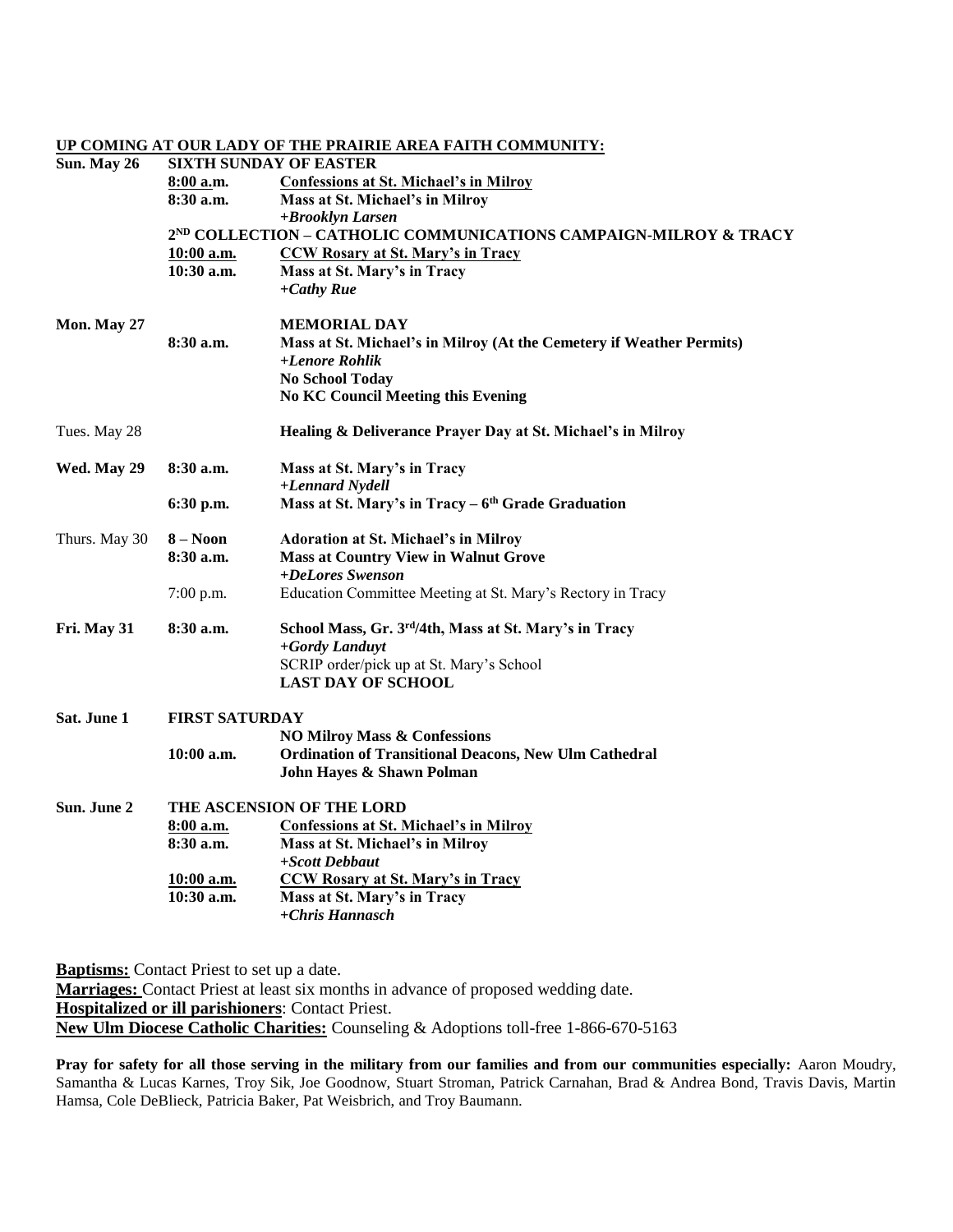**Prayer Network prayers for healing for all the sick and other needs in the area faith community especially:** Kevin & Kim Arnold, Linda Bruns, Loanne Johns Dale, Paul DeSmith, Rachel Ewertz, Linda Fultz, Phillip Goblish, Rose Goltz, Joanie Gruver, Charles Hannasch, Glad Henning, Joseph Horner, Kristen Peterson Kaiser, Bob Kirsh, Mae Kirsh, Mark Lutterman, Beatrice & Ray Maeyaert, Rodney Maguire, Amy McCoy, Bob McCoy, Butch & Jean Polman, Brenda Snyder, Neil Steninkamp, Bryan Thill, Lisa Thill, Maurice VanDeWiele, Sloan Wohlman & for 1 special intention. *If you know of someone who should be now removed from the sick list, please let the rectory know. Names will be left on the list for 1 month and then taken off, if you wish them put on again please contact the office we will gladly put them on again.*



#### **OUR LADY OF THE PRAIRIE FAITH COMMUNITY NEWS:**

**NOTE: PLEASE HAVE ANY ANNOUNCEMENTS FOR THE BULLETIN IN BY WEDNESDAY 10:00 A.M.** PLEASE SEND ALL **BULLETIN INFORMATION TO THE CHURCH OFFICE** - e-mail use[: stmary@iw.net](mailto:stmary@iw.net) or call the office 629-4075.

**IF YOU HAVE ANY INFORMATION FOR THE AFC WEBSITE** – E-MAIL IT TO BECKY LANOUE AT [stmary@iw.net.](mailto:stmary@iw.net)

**DID YOU MISS GETTING THE SUNDAY BULLETIN**?- Feel free to look up the website to find the Sunday Area Faith Community bulletin, the Area Faith Community monthly calendar, and other information at the OUR LADY OF THE PRAIRIE WEBSITE: https:/[/www.ourladyoftheprairie-afc.org.](http://www.ourladyoftheprairie-afc.org/)

#### **CCW NEWS**

**TRACY: Next Large Function**— St. Agnes: Sandy Tuszynski & Carolyn Vandendriessche **Next Small Function –** St. Joseph: Jan LaVoy & Rosemary Hemmingsen **SHEPHERD OF THE FIELD for 2018-19: For St. Mary's in Tracy – Fr. Ron Huberty**, Church of Sts. Peter & Paul, P.O. Box 49, Ivanhoe, MN 56142-0049, Ordination Date July 15, 1990, Birthday June 2. **MILROY**: Next Funeral is Circle 1. **SHEPHERD OF THE FIELD for 2018-19: For St. Michael's in Milroy –Rev. Germain Rademacher,** Ridgeway, 720 23rd

St. N. Apt. 201, New Ulm, MN 56073, Ordination Feb. 23, 1958, Birthday Dec. 4.

*A WORLDWIDE MARRIAGE ENCOUNTER WEEKEND is a private weekend away from the distractions of daily life for couples in good marriages. Give your marriage this gift!* The next available Weekends are Sep 14-15, 2019 in MARSHALL, MN and Nov 15-17, 2019 in OWATONNA, MN. Early registration is highly recommended. For more information visit our website at: **southmnwwme.org** or contact Miki at [applications@southmnwwme.org](mailto:applications@southmnwwme.org) or 507-227-8229.

#### **GRIEFSHARE --NEW SESSION STARTING**

GriefShare features biblical, Christ-centered teaching that focuses on grief topics associated with the death of a loved one. The DVD seminar features nationally respected grief experts and real-life stories of people, followed by a small group discussion about what was viewed. The sessions will begin Wednesday, 6:30-8:00 pm, May 29, in Holy Redeemer Church Gathering Space. Any questions, call Dorothy 507-401-0601, or church office, 532-5711.

**FR. MEIDL'S ANNIVERSARY:** Father Jerry Meidl will celebrate 45 years to the priesthood this June. On June 2 there will be a "meet and greet" following the 9:00 a.m. mass until 12:30 p.m. at St. Mary's, in New Ulm, to recognize his anniversary. Please mark your calendars!

**FAMILY FUN DAY!** Sunday, June 2, 2019 at Schoenstatt on the Lake, 11:00 am – 3 pm, 11:30 am Holy Mass followed by lunch, hot dogs, buns, tableware, and drinks provided. Please bring a dish to serve 12. Suggested donation per family is \$5.00. All are welcome! RSVP by calling 507-794-7727.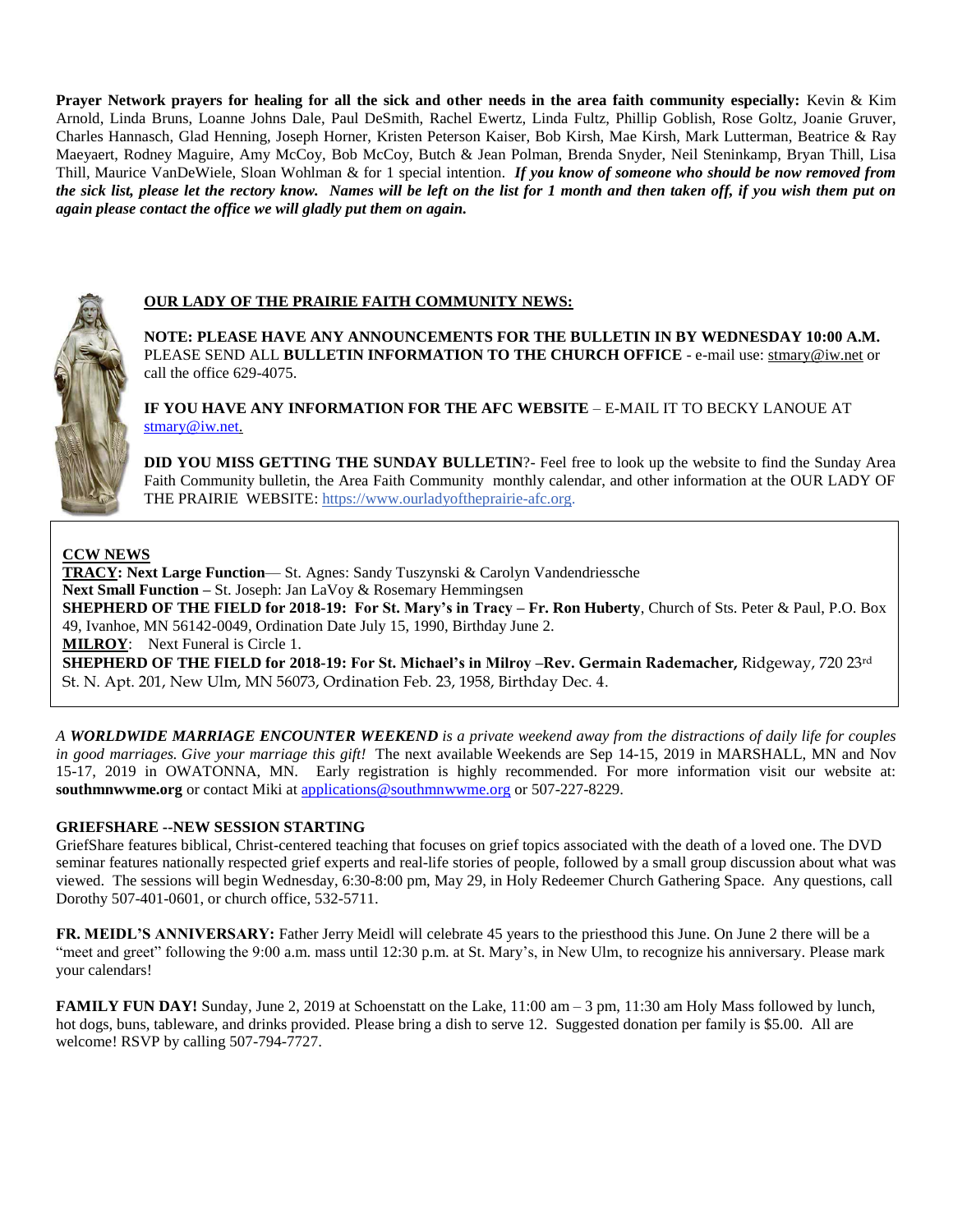**RIVERBEND TEC (TOGETHER ENCOUNTERING CHRIST)** will be hosting a 3-day weekend encounter in Bird Island, June 22-24. TEC has been around in the New Ulm Diocese since the 1970s. Many people from our area have participated in the TEC retreats and many have served in leadership roles on the teams. This 3-day experience is for anyone 16 years or older and will give you the opportunity to go deeper in your faith than maybe you have ever gone before. People who have been Catholics their entire lives have encountered Jesus in new and personal ways during this retreat experience and have had their faith come alive like never before. One participant said, "It was at TEC that I realized that I could have a personal relationship with Jesus. He isn't a God that is just "out there somewhere", but he is real and I felt his unconditional love in a new and powerful way. It changed my life, how I look at my faith and how I experience Jesus in the Eucharist at every mass." Cost of the weekend is just \$65.00. For more information or to download a registration form, please visit the Riverbend TEC website at [www.riverbendtec.org.](http://www.riverbendtec.org/) We invite you to consider attending this Weekend Encounter with Jesus. If anyone has any questions you can call me, Vicky Rasmussen @ 507-212-0048. Fr. MM: "I will be part of this weekend, and would love to see you there, too!".

# **AREA FAITH COMMUNITY RELIGIOUS EDUCATION NEWS**

**OUR LADY OF THE PRAIRIE AFC Mark Your Calendars! Vacation Bible School St. Michael's, Milroy August 5th -7th**

Volunteers Needed (Contact Suzanne or Diann if interested.) Registration will be in the bulletin and online soon!



# **ST. MARY'S AREA FAITH COMMUNITY CATHOLIC SCHOOL:**

**Monday, May 27th**, NO SCHOOL – Memorial Day Tuesday, May 28<sup>th</sup>, Spirit Day ~ wear your St. Mary's clothing. Field Day @ 12:45 p.m. Includes all students. Wednesday, May 29<sup>th</sup>, Field Day Rain Date, St. Mary's School 6<sup>th</sup> grade graduation, 6:30 p.m. mass. All are welcome. **Thursday, May 30th Friday, May 31st ,** Last Day of School**,** Mass at 8:30, prepared by grades 3&4**,** All School Awards Program, 2:00 p.m.

**ALUMINUM CANS FOR THE TECHNOLOGY FUND** for St. Mary's School can be dropped off in the wagon behind St. Mary's Church.

**ST. MARY'S SCHOOL MEMORIALS** in memory of Cathy Rue, Clara Andrews & Daniel Van Keulen.

**ST. MARY'S WEEKLY CALENDAR RAFFLE WINNERS**: May 17 - \$100 Richard Brown; May 24 - \$100 Mary Arnold.

**SUMMER SCRIP SCHEDULE:** Scrip Order Due to St. Mary's by NOON: June 7 - Pickup Scrip Order at St. Mary's by NOON: June 14: Scrip box will be moved back to Vet Clinic Monday, June 17<sup>th</sup>. Scrip Order Due to Brockway Clinic by NOON: July 5 – Pickup Scrip Order at Brockway Clinic by NOON: July 12, Scrip Order Due to Brockway Clinic by NOON: Aug. 2 – Pickup Scrip Order at Brockway Clinic by NOON: Aug. 9. Scrip box will be moved back to St. Mary's office Monday, Aug. 19<sup>th</sup>. Scrip Order Due to St. Mary's by 9:00 am: Sept. 6 – Pickup Scrip Order at St. Mary's after 9:00 am: Sept. 13. Any questions, call Mary at 507-828- 7930.

**WOULD YOU LIKE TO SPONSOR A STUDENT'S TUITION?** Tuition at St. Mary's school is only \$1,875.00 a year for one child, or about \$200 a month. What a great investment in the future! Contact the school or parish office if you would like to help. Thank you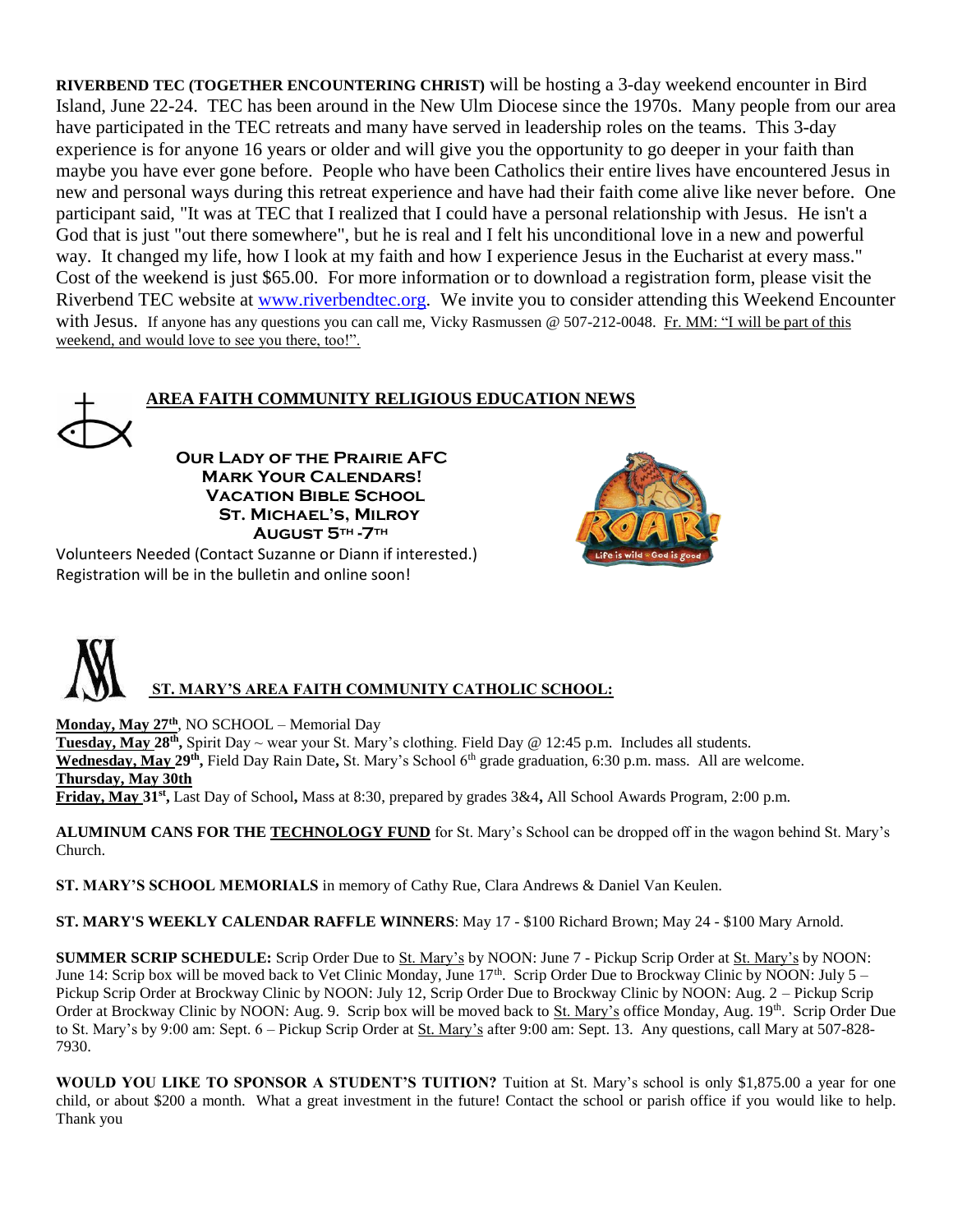



**ETERNAL REST GRANT UNTO HIM, O LORD! Please pray for the repose of the soul of John Robert Clancy,** age 76, who died on Sunday, April 21 and whose interment was Thursday May 23, 2019. Our condolences to his family.

**CONGRATULATIONS TO OUR GRADUATING SENIORS** from the Church of St. Mary's: Mitchel Benson, Jett Davis, Ave Koenig and Matt Timmerman! We are very proud of you! May God grace you with many blessings on your future endeavors!

**LOCKING THE CHURCH**: St. Mary's basement will be locked at about 2:30 p.m. and the upper church about 6 p.m. If you need to get a pie see Jan LaVoy or one of the staff to let you in. If you need to get inside for meetings or other needs, contact Keith Schons 507-629-4289 or Jan LaVoy 507-829-2755 to get the doors opened for you.

**IF YOU ARE UNABLE TO ATTEND CHURCH**, and live in Tracy, you may receive communion weekly. Please contact Jeanine Vandendriessche @ 507- 212- 2018 for information.

**REGULATIONS FOR ST. MARY'S CALVARY CEMETERY.** All artificial decorations must be removed 1 week after Memorial Day or they will be removed and disposed of. No planting of any kind on or around grave site. Potted plants must be placed on foundation or in a stand, and must be removed 1 week after Labor Day. The cemetery is not responsible for any damaged or stolen articles.

**FLOWERS,** recently distributed at Calvary Cemetery on wives and babies graves, were removed. By a person or the weather? The weather is understandable and acceptable but we pray people would not take the flowers to themselves.

**BIBLE STUDY FOR MOMS.** The group is for Moms of all ages. We will meet on Tuesdays at 8:00 PM starting on June 11<sup>th</sup> thru July 23rd, seven Tuesdays, in Tracy at a place to be determined. Parenting can be hard and Moms feel the weight of that responsibility. *Mom Set Free* is a study about looking to God for strength and wisdom to equip Moms to parent in the way God intends. Women can order a Bible study workbook *Mom Set Free* on Amazon or Lifeway, but workbooks are not required to attend. No RSVP needed, please come join us. Contact Molly Peterson with questions at (605) 421-0867.

**FUNERAL LUNCHEONS DURING THE KITCHEN REMODEL:** The Caboose has been very generous in offering the use of their facility at no cost should there be a funeral at St. Mary's this summer. They will allow us to bring in our salads, cakes and workers. All other food would have to be prepared and purchased through them. This information has been shared with the funeral directors in Tracy. Any questions please call Elise Lanoue. Please support and say thank you to Diane, John and Doug for their generosity and understanding of our situation.

**KITCHEN UPDATE**: We have received enough money to go ahead with the kitchen renovation. Thanks to all who contributed to this, BUT we are still looking for more to continue with our Coffee station and paint/flooring for our dining hall. Another part of the kitchen renovation will be adding a closet in the north corner of the hall to store the tables, chairs and misc. that clutters the dining hall. As long as we have the carpenters down there to sheetrock, tape and mud we may as well do this at the same time.

**LOOKING FOR HELP**: We plan to start taking out the kitchen supplies on Friday, May 31st and think we have enough help as we will be getting students from the high school that day for community service. **WE WILL BE NEEDING STRONG MEN AND BOYS** to help with moving the stove, dishwasher, cupboards, etc on Saturday so we can begin the process. Please call Elise Lanoue at 829-8448 or Jan LaVoy 829-2755. We could sure use your help. THANKS.

**FINAL PLANS ARE BEING MADE FOR ST. MARY'S CCW GARDENS AND QUILTS TOUR** to be held this summer from 2 to 8 p.m. July 10 with a July 11 rain date. Flyers will be coming out soon with details. Thank you to the volunteer offers for the day that have started coming in. Please let one of the committee members know if you are free and willing to work a shift. We will need both men and women, young and old! Jobs will include hanging quilts the morning of, selling tickets at a site, and serving pie and ice cream. Usually these jobs are broken into two shifts: 1:30 to 5 and to 5 to 8:30. You can work as a team or volunteer individually and many, many hands will be needed to continue to make this wonderful event a success! All proceeds go to St. Mary's CCW. Committee: Jolynn Johns, Becky Averill, Rose Goltz, Jan LaVoy, Fr. Mark Mallak, Denise Weedman and Elise Lanoue.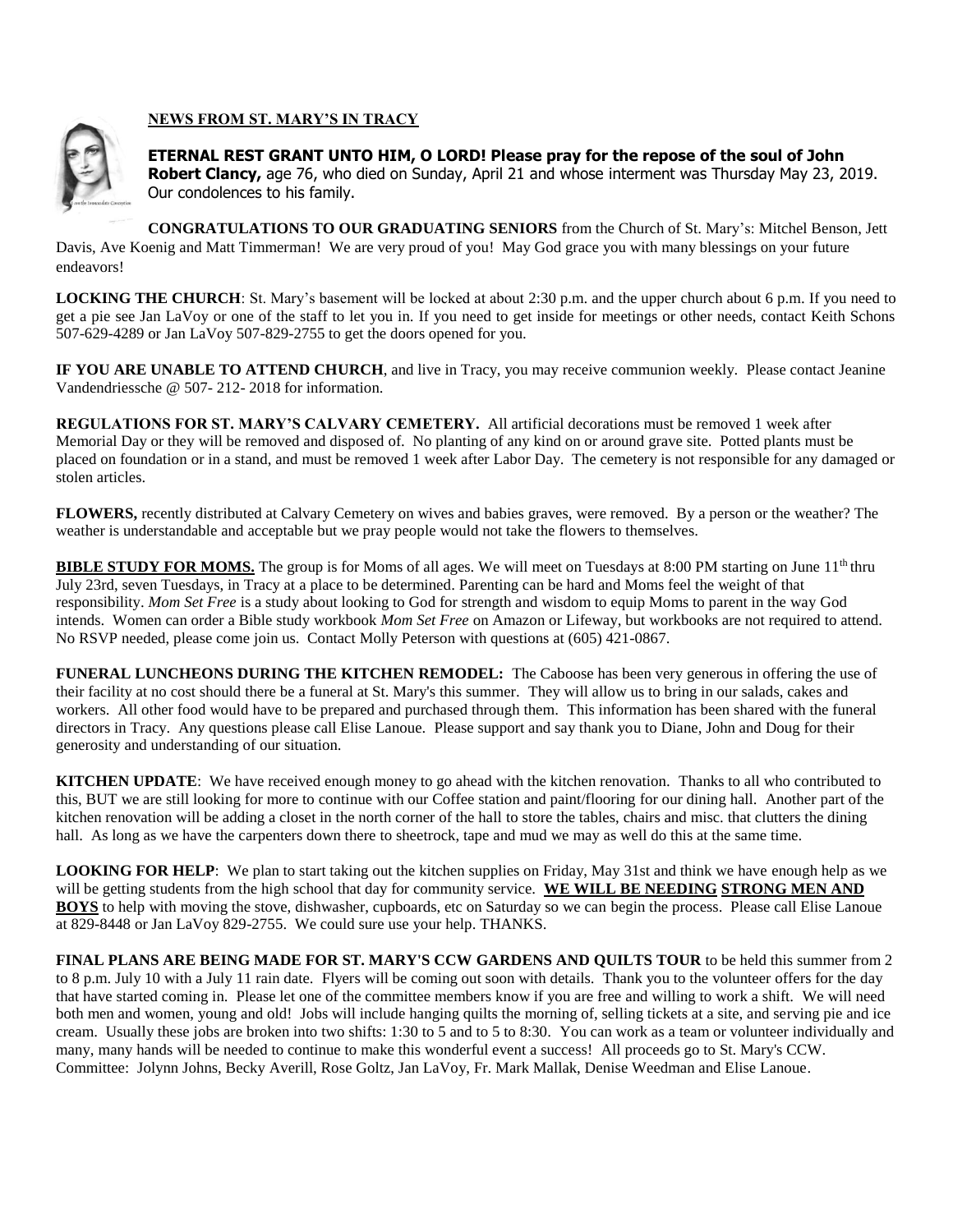**MONTH FIVE** – Your spiritually adopted baby weighs over one pound now. His mother can feel his movement now. Before, he was too small for her to tell. Although he swam with ease in his watery world, he needed to be big and strong enough to kick hard against the outside wall and dent it – the inside wall of the uterus has not feeling. We are mid-way through the pregnancy now. He is about 12 inches in length. Your prayers have helped your baby's mother continue with her pregnancy and seek the help she needs.

**COFFEE IS ALWAYS AVAILABLE,** ground & whole beans, \$10/bag. Contact Alita Lenertz, 507-629-4145

### **OUR GIFTS TO GOD: May 19, 2019 Adult:** \$2,617.00 **Youth**: \$10.00 **Loose Plate**: \$125.00 **TOTAL**: \$2,752.00 **Total needed/week**: **\$3,923.07**

**Liturgical Ministers for Sunday, June 2, 2019 at 10:30 a.m. Gifts:** Gary & Jolynn Johns **Lectors:** Brittany Peterson **Cantor:** Kim Schroepfer **Eucharistic Ministers:** Bonnie Boerboom, Gloria VanOverbeke, Lota Hannasch, Dave Lenertz, Mary Jo Henkel **Servers:** Xavier Koenig, Zoe Koenig, Connor Lanoue **Ushers:** Larry Buysse, Jeff Buyck, Mitchel Lenertz, Tom Lenertz **Money Counters: June 3, 2019 –** Charlene Lenertz, Karen Lanoue **Prairie View Nursing Home Communions:**, June 5 – Alita, June 12 – Dick, June 19 - Rosemary



## **NEWS FROM ST. MICHAEL'S IN MILROY**

**ETERNAL REST GRANT UNTO HER, O LORD! Please pray for the repose of the soul of Elvern (Tudy) Will,** age 98, who died on Wednesday, May 15 and whose funeral was Monday, May 20, 2019. Interment in the Calvary Catholic Cemetery in Walnut Grove. Our condolences to her family.

**THE FAMILY OF ELVERN WILL (TUDY)** would like to express their thanks to the Parish of St. Michael and the CCW for all their work making their Mothers funeral so special. The presence of the Walnut Grove Auxiliary was appreciated. Also, many thanks to friends and neighbors who volunteered in any way needed.

**CONGRATULATIONS TO OUR GRADUATING SENIORS** from the Church of St. Michael's: Kyle Christensen, Victoria Coudron, Morgan Jenniges, and Ashley Zwach! We are very proud of you! May God grace you with many blessings on your future endeavors!

**ADORATION** is held at St. Michael's Every Thursday from 8:00 – Noon in the CHAPEL at the Rectory. Everyone is encouraged to come spend some time with Jesus. If not an hour – just come for a short visit. **HE LONGS TO SEE US!**

**NO MASS ON JUNE 1ST** (First Saturday) because all priests will be at the Ordination of 2 Priest (Deacons) at New Ulm.

**ST. MICHAEL'S COULD USE MORE MASS INTENTIONS**. If you wish to have a Mass said for a special intention or a deceased Member of your family or community, please contact the St. Michael's office or put in an envelope and turn in the name/names or intention with \$10.00 per mass. Thanks – We will be happy to put them on the calendar. God Bless.

**Stewardship Report for May 19, 2019 Adult:** \$1,080.00 **Student:** \$10.03 **Loose Plate**: \$196.00 **TOTAL**: \$1,286.03 **Total needed/week: \$1,500.00**

**Liturgical Ministers for Sunday, June 2, 2019 at 8:30 a.m. Gifts:** Ben Lightfoot Family **Organist:** Carole Snyder **Cantor:** Suzanne Lightfoot **Lector:** Ann Felton **EHMC:** Adria Dolan, Lon Walling, Jean Walling, Becky Lanoue, Angie Orren, Alice Vroman **Servers:** Rachel Coudron, Elizabeth Coudron, Kathryn Coudron **Ushers:** Bill Lightfoot, Tim Zwach, Josh Leach, Steve Bitker **Money Counters:** Greg & Wanda Debbaut, Jacob Welu